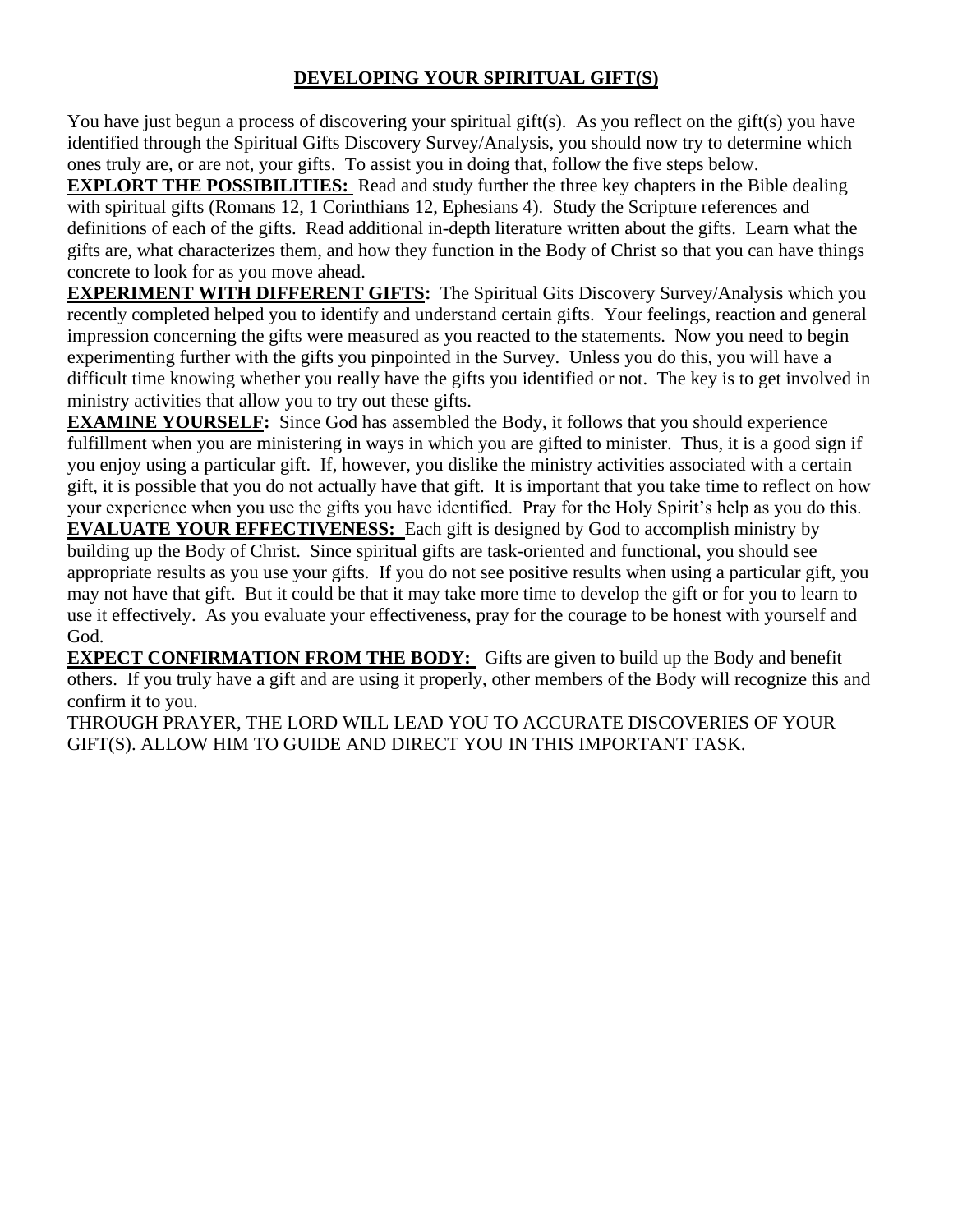#### **SPIRITUAL GIFTS DISCOVERY TEST INSTRUCTIONS**

**Step One** – There are 105 questions on the Spiritual Gifts Test. Find a quiet place to take the test so you can focus on it. It is easiest to take the test with a ruler or sheet of paper placed under each question so you put the right answer in the score column with the right question. It is best not to over analyze a question, but to read through the test at a moderate pace. The test should take around 30 minutes. There are no right or wrong answers, nor are there any spiritual gifts that are better or worse than others. God gives us spiritual gifts when we confess Jesus Christ as our Lord and Savior for the building up of His church. In the Wheat Class we will spend time validating and interpreting your results. That means we will fully define the terms and check to see if you agree with the results. If you do agree we will seek to understand what that means for your role in the church. If you do not agree we will try to understand why the test results occurred as they did. Answer each question using the following key:

| MY RESPONSE TO THE QUESTION<br>POINT VALUE           |  |
|------------------------------------------------------|--|
| I agree very much                                    |  |
| I agree some                                         |  |
| I only agree a little                                |  |
| I do not agree at all or have never experienced this |  |

**Step Two** – After taking the test transfer your scores to the Tally Sheet. Notice that the first column of the tally sheet lists the various spiritual gifts for which you were surveyed. The next five columns provide spaces for tallying your responses to the individual statements on the survey. Also, note that the numbers run down the page not across the page.

**Step Three** - Place the value of each of your responses in the box with the number corresponding to the number of the statement on the test.

**Step Four** - After recording the point values for all your responses, total the point values across each row for each gift. Place each total in the correct box on the right side of the tally sheet in the column labeled "Totals." The highest possible score you can score in any area is 15 points (That would mean you answered each question dealing with that Spiritual Gift a 3. Therefore five questions  $= 15$ .

Step Five - In the column labeled "D/S" place a D in the boxes of the two or three highest totals (indicating dominant gifts) and an S in the boxes of the next two or three highest totals (indicating subordinate gifts).

**Step Six** – Bring your results to the Wheat Class to share with the group and learn what God has equipped you to do to build up the church.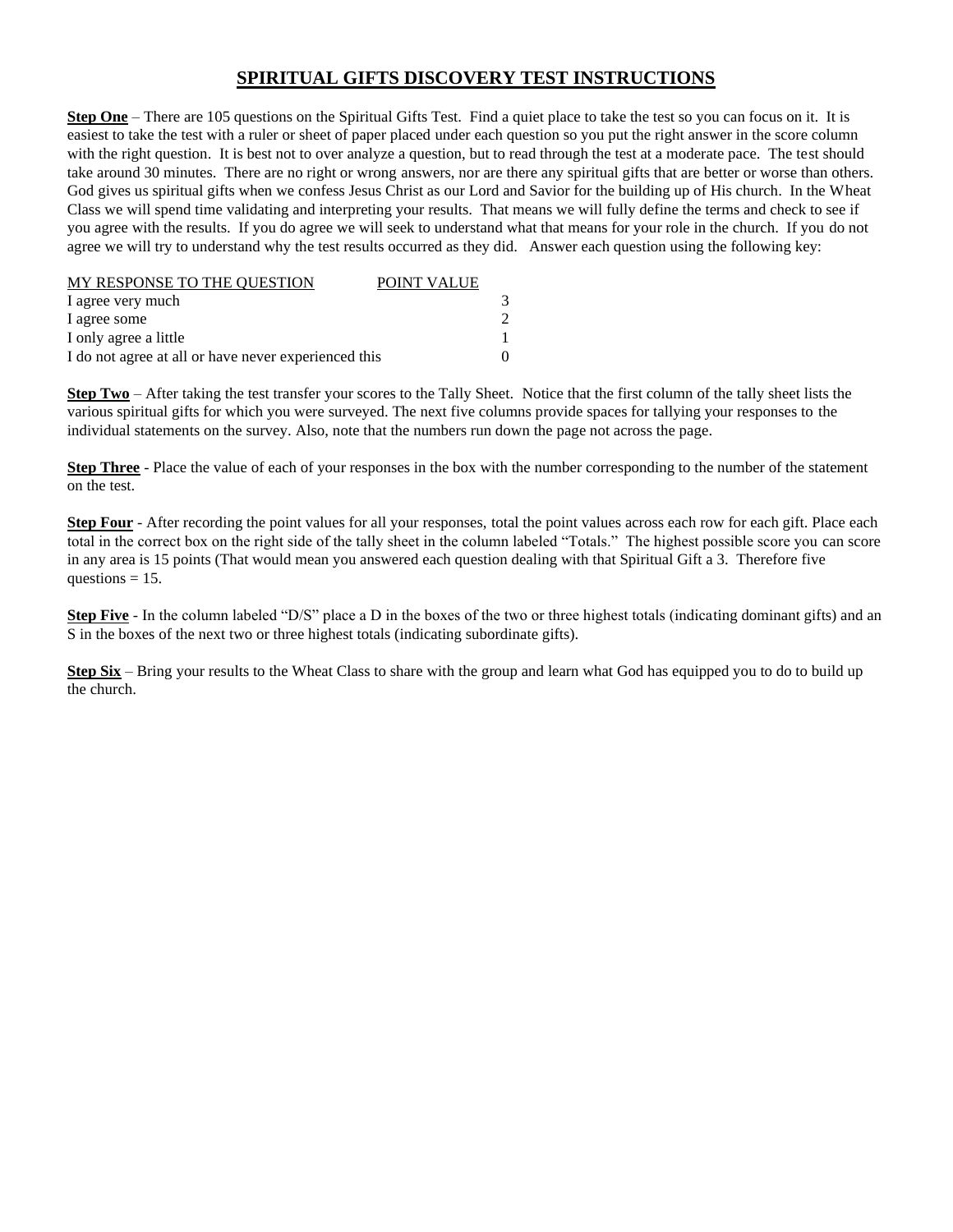# **SPIRITUAL GIFTS DISCOVERY SURVEY QUESTIONS SCORE**

| 1.<br>2. | Organizing ideas, tasks, time resources, and people to get things accomplished.<br>Distinguishing between beliefs, ideas, and doctrines which are Christian and those which are not Christian. |
|----------|------------------------------------------------------------------------------------------------------------------------------------------------------------------------------------------------|
|          |                                                                                                                                                                                                |
| 3.       | Sharing God's plan of salvation with others.                                                                                                                                                   |
| 4.       | Speaking words of encouragement to those who are troubled, confused, or discouraged.                                                                                                           |
| 5.       | Believing that God will remain true to His promises in spite of existing circumstances.                                                                                                        |
| 6.       | Giving generously to the work of the Church.                                                                                                                                                   |
| 7.       | Bringing about healing in someone who is emotionally, physically or spiritually hurting.                                                                                                       |
| 8.       | Providing food and lodging to people who are in need.                                                                                                                                          |
| 9.       | Responding to prayer requests by praying daily for an extended period of time about the needs expressed.                                                                                       |
|          | 10. Interpreting messages given in tongues, so that the Church was spiritually enriched.                                                                                                       |
|          | 11. Learning and mastering new facts and principles of the Bible.                                                                                                                              |
| 12.      | Delegating responsibilities to people in such a way that they willingly respond.                                                                                                               |
| 13.      | Working with and helping people who are physically or mentally disabled.<br>$\frac{1}{2}$                                                                                                      |
| 14.      | Being called upon to do or help with special tasks at church.                                                                                                                                  |
|          | 15. Being used by God to miraculously alter a set of circumstances.                                                                                                                            |
| 16.      | Adapting to a different lifestyle in order to establish a Christian witness to people of another culture.                                                                                      |
|          | 17. Proclaiming God's truth regardless of what others might say or think.                                                                                                                      |
|          | 18. Being responsible for the spiritual growth of a group of fellow Christians over a period of time.<br>$\overline{\phantom{a}}$                                                              |
| 19.      | Assisting others in learning Biblical truths which can help them in their daily lives.<br>$\frac{1}{2}$                                                                                        |
| 20.      | Speaking in tongues in order to spiritually enrich others in the Body of Christ.                                                                                                               |
|          | 21. Working out solutions to complicated problems in the lives of others.<br>$\frac{1}{1}$                                                                                                     |
| 22.      | Planning and administrating programs of the church which benefit its members.<br>$\frac{1}{2}$                                                                                                 |
| 23.      | Clarifying issues in matters of confusion over Christian doctrines in the Church.                                                                                                              |
| 24.      | Feeling a deep desire to learn more about how to share my faith with others, especially non-Christians.                                                                                        |
| 25.      | Helping to redirect a person's life with words of comfort, encouragement, or correction.<br>$\frac{1}{1}$                                                                                      |
| 26.      | Looking ahead to the future and its possibilities instead of dwelling on the past.                                                                                                             |
| 27.      | Giving a generous portion of my income to the work of the Lord through the Church.                                                                                                             |
| 28.      | Praying for others who are sick or injured in such a way that healing occurs.                                                                                                                  |
| 29.      | Inviting and entertaining guests in my home.                                                                                                                                                   |
| 30.      | Spending considerable time daily in prayer.                                                                                                                                                    |
| 31.      | Interpreting a message uttered in tongues while in the midst of others.                                                                                                                        |
| 32.      | Reading and studying for the purpose of increasing in the understanding of Scripture.                                                                                                          |
|          | 33. Knowing that others observe and follow the example I set.                                                                                                                                  |
|          | 34. Feeling empathy for and comforting those who are sick, having problems, or in need.                                                                                                        |
|          | 35. Helping out in small ways not caring about being noticed or recognized for my efforts.                                                                                                     |
|          | 36. Being used by God to do things which defy the usual laws of nature.                                                                                                                        |
| 37.      | Considering learning a new language in order to pioneer a new church overseas.                                                                                                                 |
| 38.      | Admonishing someone who refuses to repent of their sin.                                                                                                                                        |
| 39.      | Spending time with straying Christians in order to bring them back into the fold.                                                                                                              |
| 40.      | Training fellow Christians, young and old, to be more obedient disciples of Christ.                                                                                                            |
| 41.      | Speaking words of prayer, praise or thanksgiving in a language never studied.                                                                                                                  |
| 42.      | Being sought out by persons experiencing spiritual problems for words of advice and counsel.                                                                                                   |
| 43.      | Setting goals for various ministries of the Church and developing plans to accomplish them.                                                                                                    |
| 44.      | Being able to determine a person's true motives behind a decision or course of action.                                                                                                         |
| 45.      | Feeling an especially strong concern for those who do not know Jesus as their Savior.                                                                                                          |
| 46.      | Speaking words of encouragement to those inactive in the community of believers and seeing them renew their                                                                                    |
|          | commitment as a result.                                                                                                                                                                        |
| 47.      | Believing strongly that through the power and presence of the Lord anything is possible.                                                                                                       |
| 48.      | Feeling compelled to give large amounts of money to the work of the Church.                                                                                                                    |
| 49.      | Praying for and receiving God's direct intervention in the curing of an illness.                                                                                                               |
| 50.      | Making guests and visitors feel at ease while attending a church—sponsored activity.                                                                                                           |
| 51.      | Experiencing God's consistent answer to prayer in ways that show observable results.                                                                                                           |
|          | 52. Understanding the content and meaning when others have prayed in tongues.                                                                                                                  |
|          | 53. Being able to select key Biblical truths and facts.                                                                                                                                        |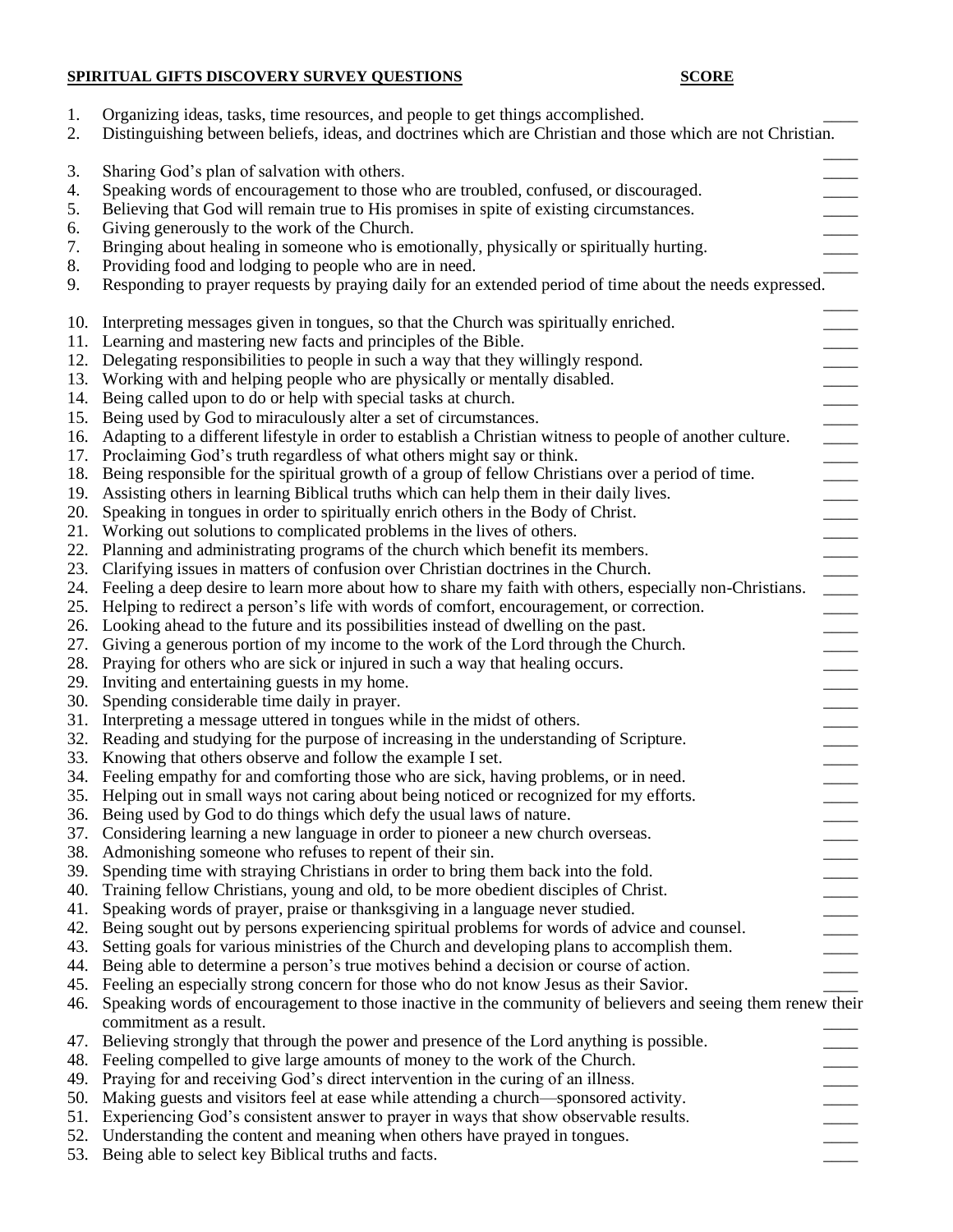|     | 54. Guiding groups of people in reaching decisions which are accepted by the group.                              |
|-----|------------------------------------------------------------------------------------------------------------------|
| 55. | Feeling especially drawn to persons suffering physical or mental anguish.                                        |
| 56. | Doing tasks which are necessary to maintain accurate church records.                                             |
| 57. | Being used by God as an instrument for supernatural change in people's lives and in events.                      |
| 58. | Feeling called by God to take the Gospel to a completely unchurched area.                                        |
| 59. | Communicating important truths and messages which are received by some direct revelation of God.                 |
| 60. | Working with small groups of believers and increasing their level of Christian commitment.                       |
| 61. | Teaching children or adults about Jesus and feeling that their faith is strengthened through the instruction.    |
| 62. | Speaking in a language known only in heaven, and having the words interpreted through the gift of                |
|     | interpretation of tongues.                                                                                       |
| 63. | Using special insight to clarify and select the best solution in a difficult situation.                          |
|     | 64. Organizing people to be more effective in ministering to others.                                             |
|     | 65. Knowing immediately if something is right or wrong.                                                          |
| 66. | Speaking naturally with others about the plan of salvation and other spiritual matters.                          |
|     | 67. Having someone say that my words of comfort and encouragement gave them strength and peace.                  |
|     | 68. Knowing without a doubt that God is totally in control of all aspects of life regardless of seemingly        |
|     | insurmountable circumstances.                                                                                    |
| 69. | Feeling moved to respond generously when confronted with urgent financial needs in the work of God's<br>kingdom. |
| 70. | Sensing deeply and surely that it is God's desire to use me to bring healing to someone.                         |
| 71. | Opening my home to guests or visitors on short notice.                                                           |
| 72. | Seeking opportunities to spend time in prayer on a daily basis.                                                  |
| 73. | Receiving from the Holy spirit the correct interpretation when someone speaks in tongues.                        |
|     | 74. Finding it easy to learn and understand difficult Biblical truths.                                           |
| 75. | Motivating others to accomplish a goal of the Church or a task associated with that goal.                        |
|     | 76. Recognizing those desperately in need and reaching out to help.                                              |
| 77. | Distributing church literature in the neighborhood and surrounding community.                                    |
|     | 78. Being used by God to cure illness or disability outside of normal medical procedures.                        |
| 79. | Seriously considering taking the Gospel to another culture.                                                      |
|     | 80. Relating God's Word to current social and moral issues and sharing these insights.                           |
|     | 81. Nurturing back to faith fellow Christians who have drifted away.                                             |
| 82. | Sharing the love of Jesus with children or adults in an organized and effective way.                             |
|     | 83. Enriching fellow Christians spiritually by speaking in tongues.                                              |
|     | 84. Providing divine insight as to the proper course of action a person or group should take.                    |
|     | 85. Developing effective plans for a ministry of the Church.                                                     |
|     | 86. Being able to easily perceive truth from error, especially in spiritual matters.                             |
|     | 87. Sharing the Gospel with unbelievers in such a way that they are moved to accept Christ.                      |
|     | 88. Calling on an inactive member of the Church.                                                                 |
|     | 89. Believing God will lead us through difficult situations when others have given up hope.                      |
|     | 90. Giving 10% or more of my income to the Church.                                                               |
| 91. | Bringing direct physical healing to someone through prayer.                                                      |
| 92. | Making visitors feel at ease when they are with me.                                                              |
|     | 93. Finding regular, extended periods of time spent in prayer to be a favorite spiritual exercise.               |
|     | 94. Being told by a mature Christian pastor that I have the gift of interpreting tongues.                        |
|     | 95. Knowing from God that a certain problem exists, even though others may not be aware of the problem.          |
|     | 96. Being willingly followed by others in doing a task for the Church.                                           |
|     | 97. Bringing words of comfort and hope to those in prisons, convalescent homes, and other institutions.          |
|     | 98. Doing a particular job rather than finding someone else to do it.                                            |
|     | 99. Effecting supernatural changes in circumstances or lives as an instrument of God.                            |
|     | 100. Considering beginning a new church where no church exists.                                                  |
|     | 101. Speaking God's Word of warning and judgment boldly in the world.                                            |
|     | 102. Being patient with believers who are growing slowly in their commitment.                                    |
|     | 103. Observing that people learn as a direct result of my teaching.                                              |
|     | 104. Speaking to God in a language I never learned in my private prayer.                                         |
|     | 105. Applying Christian truths to specific circumstances in a proper and helpful way.                            |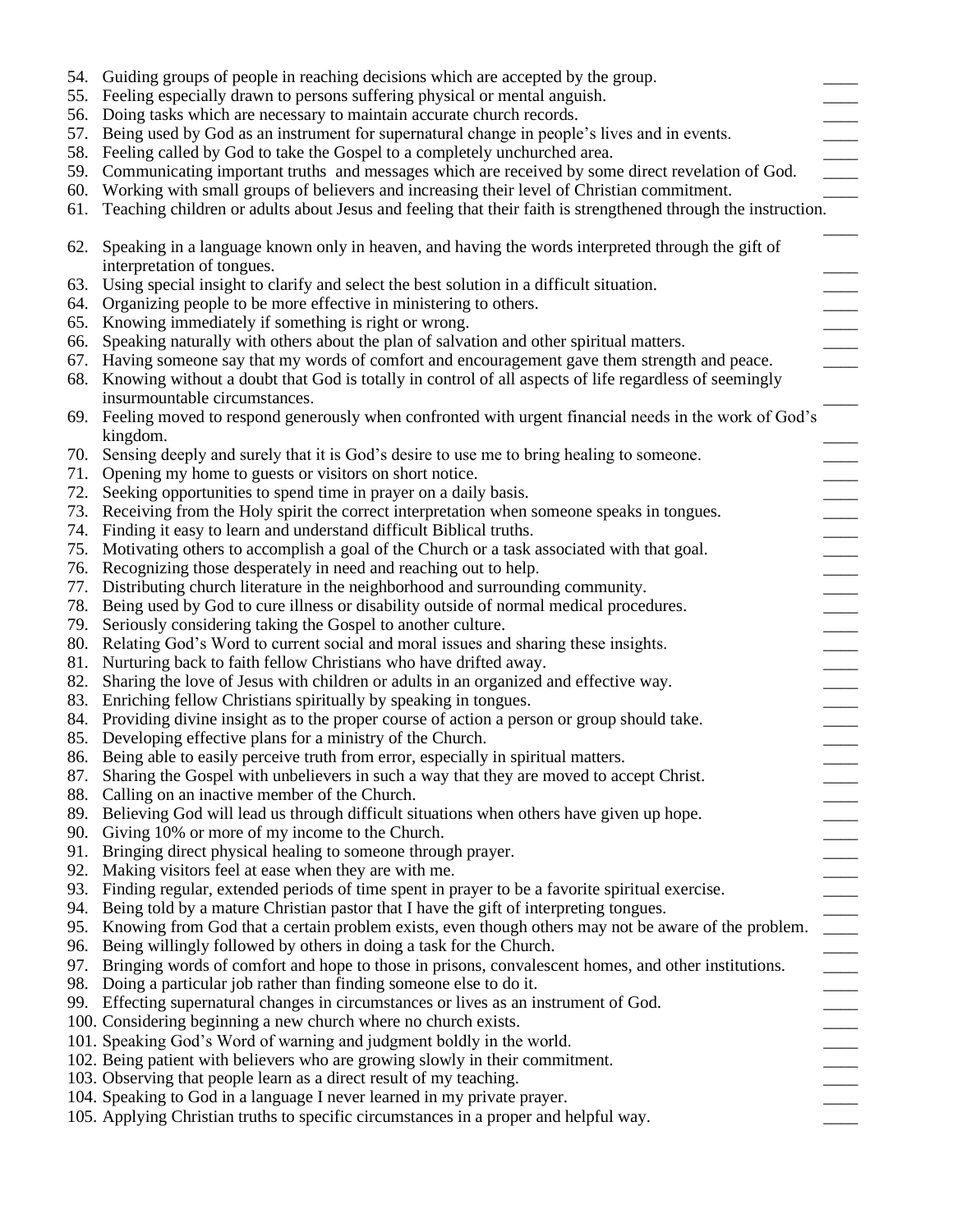# **SPIRITUAL GIFTS DISCOVERY TEST Tally Sheet**

| <b>GIFTS</b>   |     | <b>RESPONSE VALUES</b> |     |     |      | <b>TOTALS</b> | D / S |
|----------------|-----|------------------------|-----|-----|------|---------------|-------|
| Administration | 1.  | 22.                    | 43. | 64. | 85.  |               |       |
| Discernment    | 2.  | 23.                    | 44. | 65. | 86.  |               |       |
| Evangelism     | 3.  | 24.                    | 45. | 66. | 87.  |               |       |
| Exhortation    | 4.  | 25.                    | 46. | 67. | 88.  |               |       |
| Faith          | 5.  | 26.                    | 47. | 68. | 89.  |               |       |
| Giving         | 6.  | 27.                    | 48. | 69. | 90.  |               |       |
| Healing        | 7.  | 28.                    | 49. | 70. | 91.  |               |       |
| Hospitality    | 8.  | 29.                    | 50. | 71. | 92.  |               |       |
| Intercession   | 9.  | 30.                    | 51. | 72. | 93.  |               |       |
| Interpretation | 10. | 31.                    | 52. | 73. | 94.  |               |       |
| Knowledge      | 11. | 32.                    | 53. | 74. | 95.  |               |       |
| Leadership     | 12. | 33.                    | 54. | 75. | 96.  |               |       |
| Mercy          | 13. | 34.                    | 55. | 76. | 97.  |               |       |
| Ministering    | 14. | 35.                    | 56. | 77. | 98.  |               |       |
| Miracles       | 15. | 36.                    | 57. | 78. | 99.  |               |       |
| Missionary     | 16. | 37.                    | 58. | 79. | 100. |               |       |
| Prophecy       | 17. | 38.                    | 59. | 80. | 101. |               |       |
| Shepherding    | 18. | 39.                    | 60. | 81. | 102. |               |       |
| Teaching       | 19. | 40.                    | 61. | 82. | 103. |               |       |
| Tongues        | 20. | 41.                    | 62. | 83. | 104. |               |       |
| Wisdom         | 21. | 42.                    | 63. | 84. | 105. |               |       |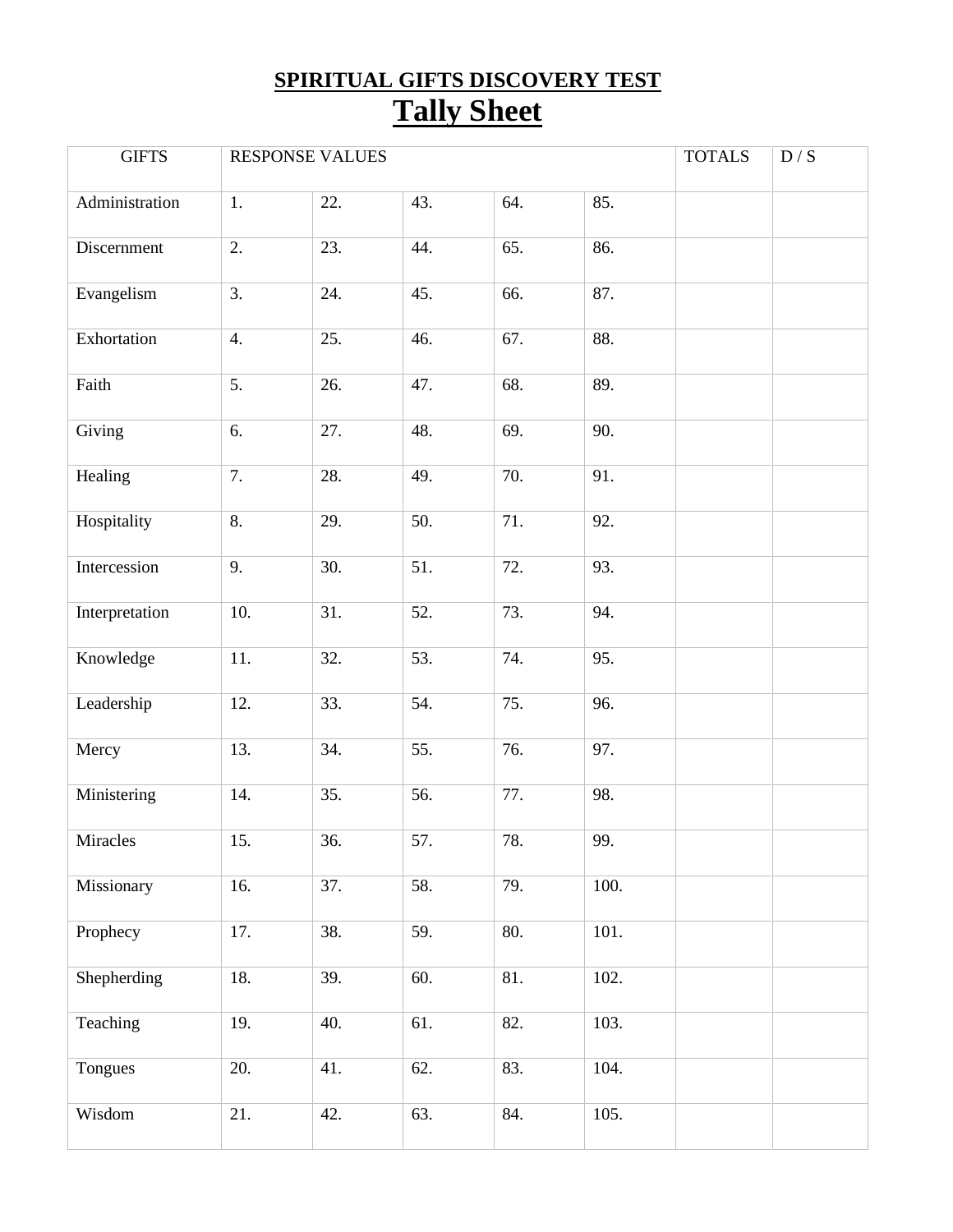## **A CHART OF THE GIFTS OF THE HOLY SPIRIT (Arranged by Scripture Reference)**

| <b>ROMAN</b><br>$12:6-8$ | <b>I CORINTHIANS</b><br>$12:8-10$ | <b>I CORINTHIANS</b><br>12:28-30   | <b>I CORINTHIANS</b><br>14:13-17 | <b>EPHESIANS</b><br>4:11           | <b>I PETER</b><br>$4:9-11$ |
|--------------------------|-----------------------------------|------------------------------------|----------------------------------|------------------------------------|----------------------------|
| <b>PROPHECY</b>          | <b>PROPHECY</b>                   | <b>PROPHECY</b>                    |                                  | <b>PROPHECY</b>                    |                            |
| <b>MINISTERING</b>       |                                   | <b>MINISTERING</b>                 |                                  |                                    |                            |
| <b>TEACHING</b>          |                                   | <b>TEACHING</b>                    |                                  | <b>TEACHING</b>                    |                            |
| <b>EXHORTATION</b>       |                                   |                                    |                                  |                                    |                            |
| <b>GIVING</b>            |                                   |                                    |                                  |                                    |                            |
| <b>LEADERSHIP</b>        |                                   |                                    |                                  |                                    |                            |
| <b>MERCY</b>             |                                   |                                    |                                  |                                    |                            |
|                          | <b>WISDOM</b>                     |                                    |                                  |                                    |                            |
|                          | <b>KNOWLEDGE</b>                  |                                    |                                  |                                    |                            |
|                          | <b>FAITH</b>                      |                                    |                                  |                                    |                            |
|                          | <b>HEALING</b>                    | <b>HEALING</b>                     |                                  |                                    |                            |
|                          | <b>MIRACLES</b>                   | <b>MIRACLES</b>                    |                                  |                                    |                            |
|                          | <b>DISCERNMENT</b>                |                                    |                                  |                                    |                            |
|                          | <b>TONGUES</b>                    | <b>TONGUES</b>                     | <b>TONGUES</b>                   |                                    |                            |
|                          | INTERPRET.<br>OF TONGUES          | <b>INTERPRET.</b><br>OF TONGUES    | <b>INTERPRET.</b><br>OF TONGUES  |                                    |                            |
|                          |                                   | <b>APOSTLESHIP</b><br>(MISSIONARY) |                                  | <b>APOSTLESHIP</b><br>(MISSIONARY) |                            |
|                          |                                   | ADMINISTRA-<br><b>TION</b>         |                                  |                                    |                            |
|                          |                                   |                                    |                                  | <b>EVANGELISM</b>                  |                            |
|                          |                                   |                                    |                                  | <b>SHEPHERDING</b>                 |                            |
| <b>HOSPITALITY</b>       |                                   |                                    |                                  |                                    |                            |

INTERCESSION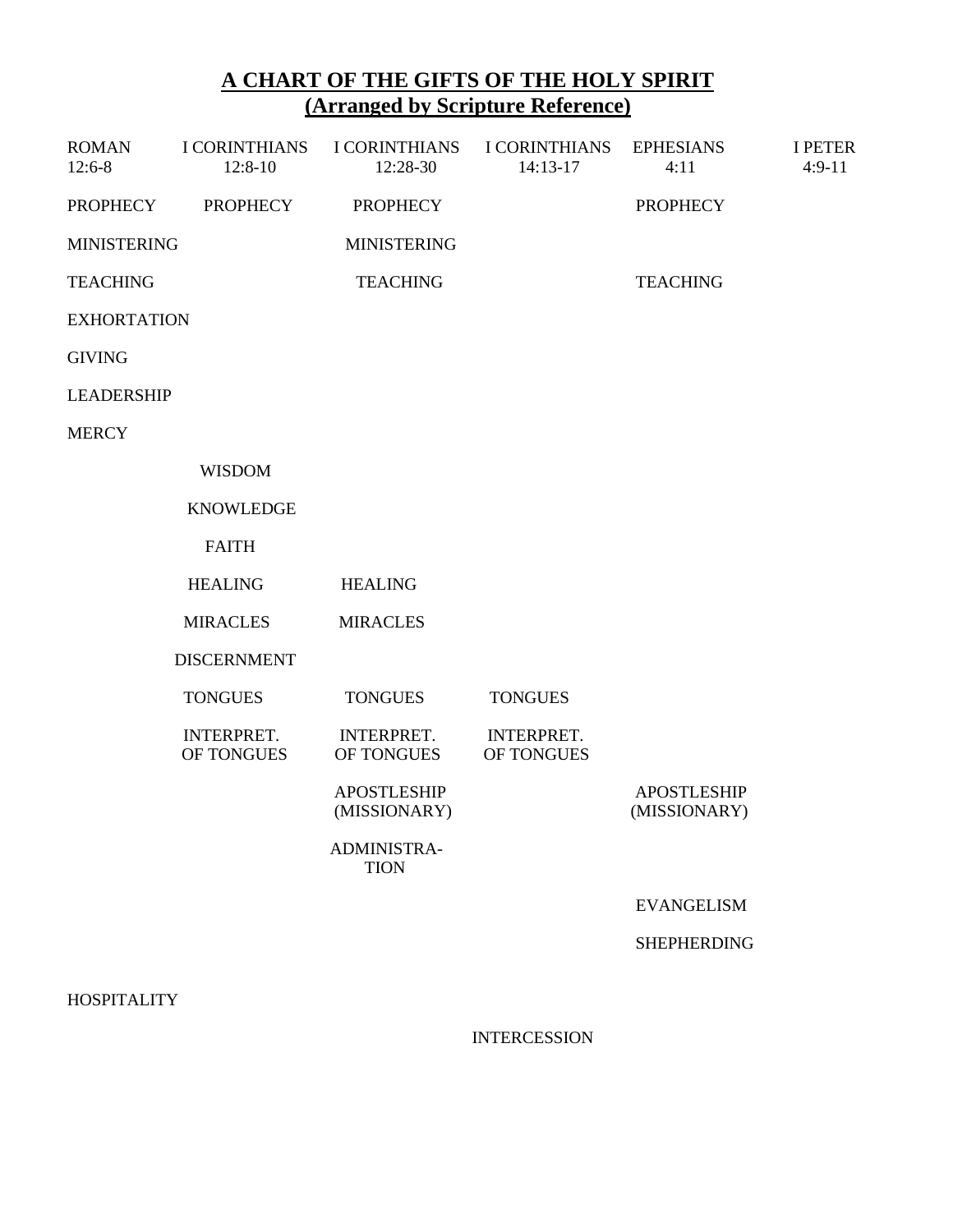#### **SPIRITUAL GIFTS MINISTRY OPPORTUNITIES**

List below the spiritual gifts you scored high on, and any others you want to study. Think about the possible ministries where you could use those gifts and list them below.

SPIRITUAL GIFT **MINISTRY TO EXPLORE** 

### **SPIRITUAL GIFTS DESCRIPTIONS**

Books have been written which develop an understanding of each of the spiritual gifts previously studied and surveyed. On the following pages are the names, working descriptions, and some Scripture references of each of the spiritual gifts listed in the Spiritual Gifts inventory I put in your boxes.

**ADMINISTRATION***: The gift of administration is the special ability that God gives to certain members of the Body of Christ to understand clearly the immediate and long-range goals of a particular unit of the Church and to develop and execute effective plans for the accomplishment of those goals.*

Persons having the gift of administration are generally very good at providing direction for a group of people assigned a task to accomplish. Organizing and implementing plans for achieving a specific goal are characteristic activities of persons with this gift. Although the use of this gift is not primarily the ability to do "paper work" or handle details, persons having the gift of administration do not mind organizing tasks on paper, so they are easier to communicate to others. An important skill associated with the gift of administration is that of decision making and implementation. Persons with this gift are as concerned about how a goal is best achieved as with the goal itself. Persons with the gift of administration are able to keep groups focused on their goals and on the best path for reaching those goals. Often persons exercising this spiritual gift find themselves preparing charts, graphs, reports, etc. In an effort to keep groups informed as to their progress as well as to evaluate the effectiveness and success of a group in accomplishing a task. Churches need persons with this gift in order to keep its ministry efforts focused on the goal of sharing God's love in Jesus Christ with others and building itself up in love as the Body of Christ.

*Ministry Opportunities: Organizing and implementing church activities. Helping the church stay up-todate with all the upkeep and administrative tasks dealing with finance, insurance, and the ongoing needs of the building.* 

*Scripture references*: 1 Corinthians 12:28, Exodus 18:13-26, Titus 1:5-6, Luke 14:28-32 (Jethro, Titus)

**DISCERNMENT:** *The gift of discernment is the special ability God gives to certain members of the Body of Christ to know with assurance the source or motivation behind a reaching or course of action. People with this gift often feel God gives them His eyes to see the world more clearly.*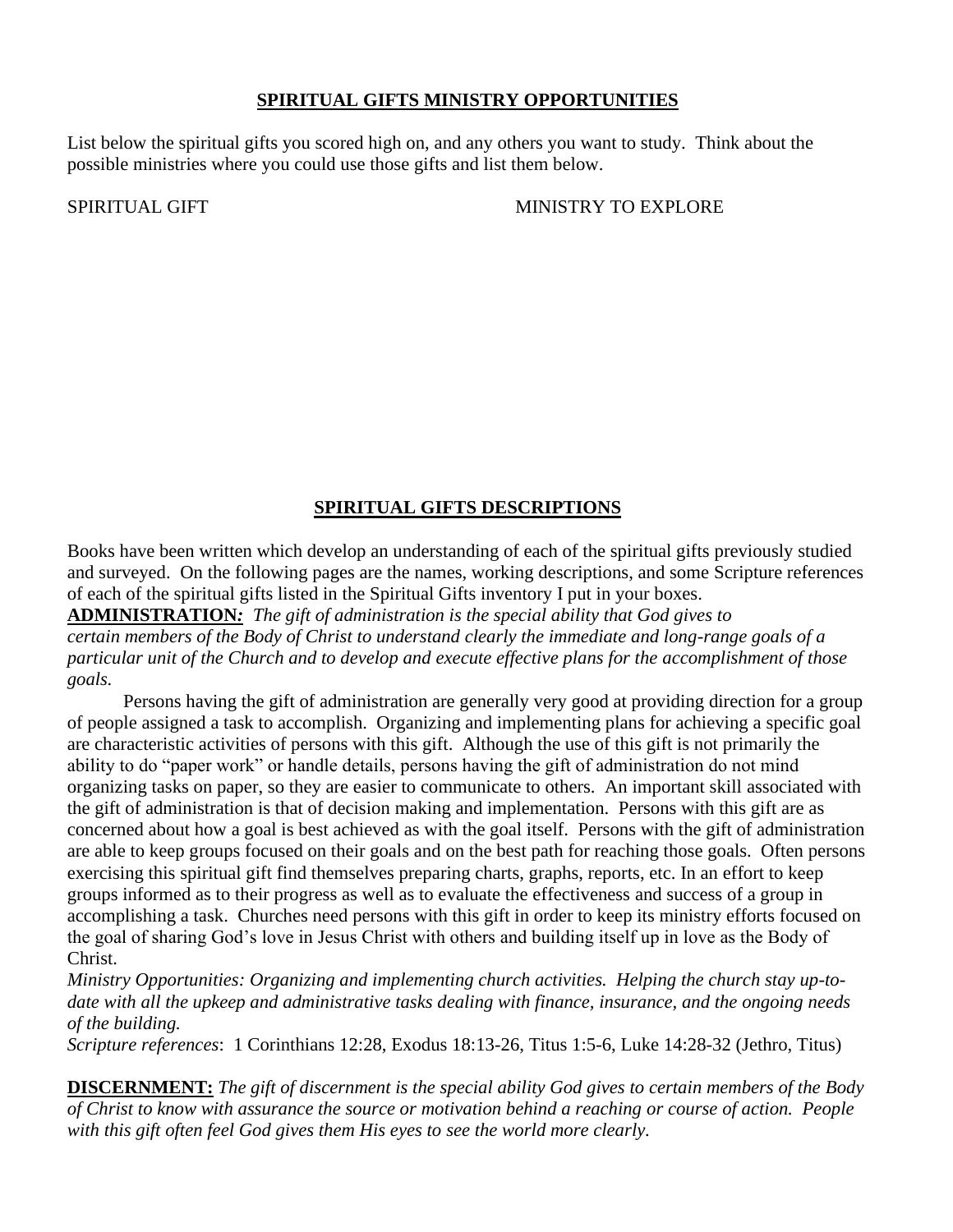The spiritual gift of discernment equips a person to distinguish motives and teachings in order to prevent confusion and false teaching. It is also the ability to distinguish spirits and discriminate an evil spirit (demons) from the Holy Spirit, and to identify spiritual truth as opposed to false doctrine.

Persons with this gift are able to detect inconsistencies in religious teaching as compared with Scriptural truths. This ability implies a generally good grasp of Scriptural truths, which comes from the regular reading and study of God's Word. An ability to analyze and think logically are characteristics which are very often present in persons with the gift of discernment. There exists a deeper underlying spirit of conviction which will not allow persons with this gift to rest when they know they are being given half-truth, misapplied truth, or false teaching, and are asked to act upon it. In its widest sense the gift of discernment is an ability to clearly judge between right and wrong, especially in spiritual matters, moral issues, religious teachings, and certain actions of people or groups.

*Ministry Opportunities:* Very important gift in prayer ministry. Healing ministry. Meetings where the will of God are being discerned. Helping people deal with life issues and circumstances they don't understand. Helping other people with manifestational gifts grow in their spiritual gift. Tuesday Morning Prayer Meeting.

*Scripture references:* 1 Corinthians 12:10, Acts 5:1-10, Acts 8:14-24, Acts 16:16-18, (Peter, Paul)

**EVANGELISM;** *The gift of evangelism is the special ability God gives to certain members of the Body of Christ to share the gospel with unbelievers and others in such a way that people become disciples of Jesus and responsible members of the Body of Christ. All of Christ's followers are called to evangelize, that is share the gospel with nonbelievers, most often reaching out to family and friends with friendship evangelism. People with this gift find that God gives them the ability to share the gospel with unique effectiveness, often feeling like God gives them the words to share to break through the barriers of faith.* 

The primary use of the gift of evangelism is the proclaiming with power the message of salvation in Jesus Christ to people who have not heard, understood, or remained faithful. As a result of sharing the gospel people are moved to respond by taking initial steps toward Christian discipleship. In a very practical way this gift involves the ability to confront people in everyday life and influence them through exemplary lives and the gospel message so that they are moved to respond by dedicating their lives to Jesus Christ. They have an ability to converse easily, inserting spiritual truth appropriately, with others, especially the unsaved or undiscipled. Freedom and joy in talking about Jesus Christ naturally and unforced is a common experience of persons with this gift. Other characteristics of persons with the gift of evangelism include a deep spirit of unrest within at the thought of people being unsaved and frequent prayer for the unsaved and the undiscipled. Persons with this gift are encouraged to receive training in how to use it more systematically and effectively. Retreats and conferences can be a great help in developing this spiritual gift.

*Ministry Opportunities:* Evangelism Ministry Team, Evangelism Caller, Jump House Ministry. Prayerfully consider a special evangelism ministry given to you by God. *Scripture references:* Ephesians 4:11, Acts 8:4-6, Acts 8:26-40, II Timothy 4:1-5 (Philip, Timothy)

**EXHORTATION:** *The gift of exhortation is the special ability God gives to certain members of the Body of Christ to minister words of comfort, consolation, encouragement, and counsel to others in such a way that they feel helped and uplifted.*

The biblical word translated exhortation stems from the same root word as the words "advocate" and "comforter." It is the same word Jesus used to describe the Holy Spirit. The gift of exhortation equips people for a ministry of bringing out the best in others. It focuses on lifting up, encouraging, strengthening, and admonishing others to become their best selves in Christ. It enables people to help others develop ways of growing spiritually. Persons often discover this gift in themselves when others seek them out for encouragement, consolation, and guidance. The gift of exhortation is most often exercised in private conversation with others, though it is not limited to this use. It is practical in its working. Its use helps others to greater spiritual maturity and personal growth. The gift enables a person to view such serious problems as failure and persecution as stepping stones to Christian growth. It focuses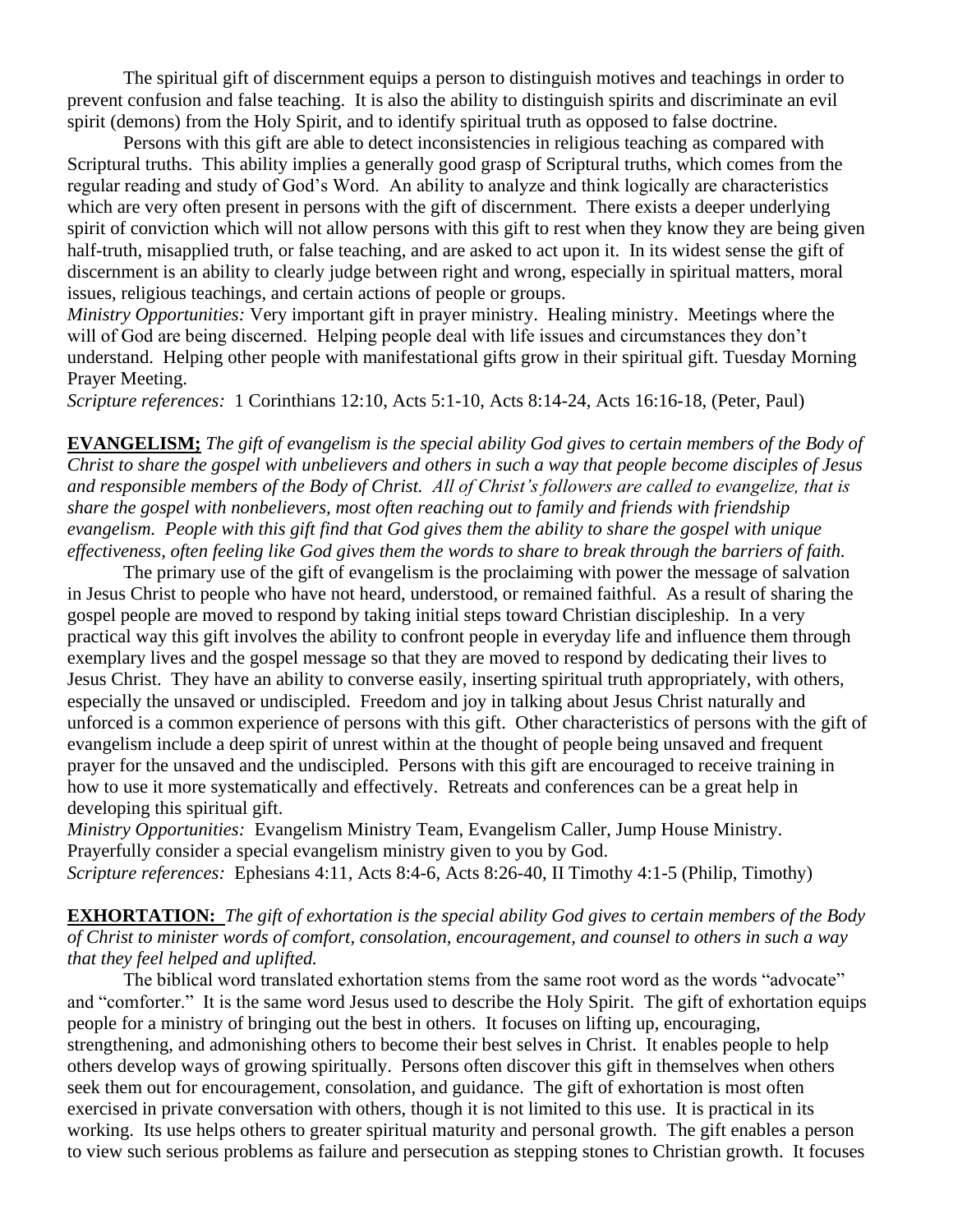on combining Scriptural principles and human experiences in ways which are helpful to another experiencing personal problems. A common use of this gift is in the ministry of Christian counseling. Persons with this gift demonstrate compassion, understanding, and empathy in ministering words of comfort, encouragement, and healing. These words help another overcome their problems and grow as a child of God.

*Ministry Opportunities:* Hospital and Shut-in Visitation, Greeter before and after Worship, Fellowship Ministry Team, Mission Ministry Team, Youth Fellowship, Kids of the Kingdom, Evangelism Caller, Small Group Leader

*Scripture references:* Romans 12:8, Acts 11:22-24, Acts 14:21-23, 1 Thessalonians 2:10-12 (Barnabas, Paul)

**FAITH;** *The gift of faith is the special ability God gives to certain members of the Body of Christ to trust with extraordinary confidence the promises and will of God for His work, even in seemingly impossible circumstances. This gift enables a person to envision God's will and thus raise the vision and confidence of others.*

To one degree or another all Christians have faith. Without faith we cannot properly relate to our God. While all Christians possess the grace of faith, not all possess the gift of faith. Persons with the gift of faith have a supernatural conviction that God will reveal His power in response to the prayer of faith. They hold to the firm conviction that God wishes to do something remarkable. They think big, but always the kind of big that God desires. People with this gift focus on the will of God, and want to be open to be used by God for God-sized tasks, that is tasks they cannot accomplish on their own. They are undaunted by circumstances which may seem impossible to others. Like Noah, they can build an ark on dry ground with no doubt at all that God will send the flood He promised. In leadership roles, persons with the gift of faith can understand with a great deal of confidence (through the prayer of faith) what is God's will for His church. Persons with this gift expect great things from God according to His will and attempt great things for God with the confidence of His blessing. Realizing that not all Christians have the gift of faith, those that do should help others, in love, to use their own gifts for the growth of the Body.

*Ministry Opportunities:* Session Member, Member of a ministry team, Anointing Team, Prayer Chain, Prayer Warrior, Youth Fellowship, Kids of the Kingdom, Evangelism Caller, Tuesday Morning Prayer Meeting.

*Scripture references:* 1 Corinthians 12:9, Hebrews 11, Mark 11:20-24, Matthew 8:5-10, Hebrews 11, (Abraham, Noah)

#### **GIVING**: *The gift of giving is the special ability God gives to certain members of the Body of Christ to contribute their material blessings for the work of the Church with exceptional joy and liberality.*

The gift of giving empowers people in a special way to understand the material needs of others, and then to meet those needs generously. It is the God given capacity to give materially for God's work so that others are helped in their lives and ministries. This gift operates on a high spiritual level. Unlike the Pharisees, who gave to gain recognition, persons exercising the gift of giving in a proper way do so for the sheer joy of helping others. Those with the gift of giving contribute liberally, but also with good judgement. They give wisely, motivated by joy in serving the Lord, as a part of their stewardship, they investigate needs and seek God's guidance in their giving which is often done anonymously. Those exercising the gift of giving find that as they give to the needs of the Church and others, they themselves become happy and fulfilled in their own Christian life. People do not need to be wealthy to exercise the gift of giving. Giving liberally and joyfully is measured against the capacity to give. Persons giving toward the work of the Church an amount which represents only a small portion of their capacity to give are not exercising this gift. The gift of giving produces a "love burden" for the work of the Church that expresses itself in the sharing of one's resources freely and joyfully in the service of God. *Ministry Opportunities:* Budget and Finance Ministry Team, Mission Ministry team, Tithing (10% or more of one's income)

*Scripture references:* Romans 12:8, 2 Corinthians 8:1-5, Acts 4:32-37, Mark 12:41-44 (the widow)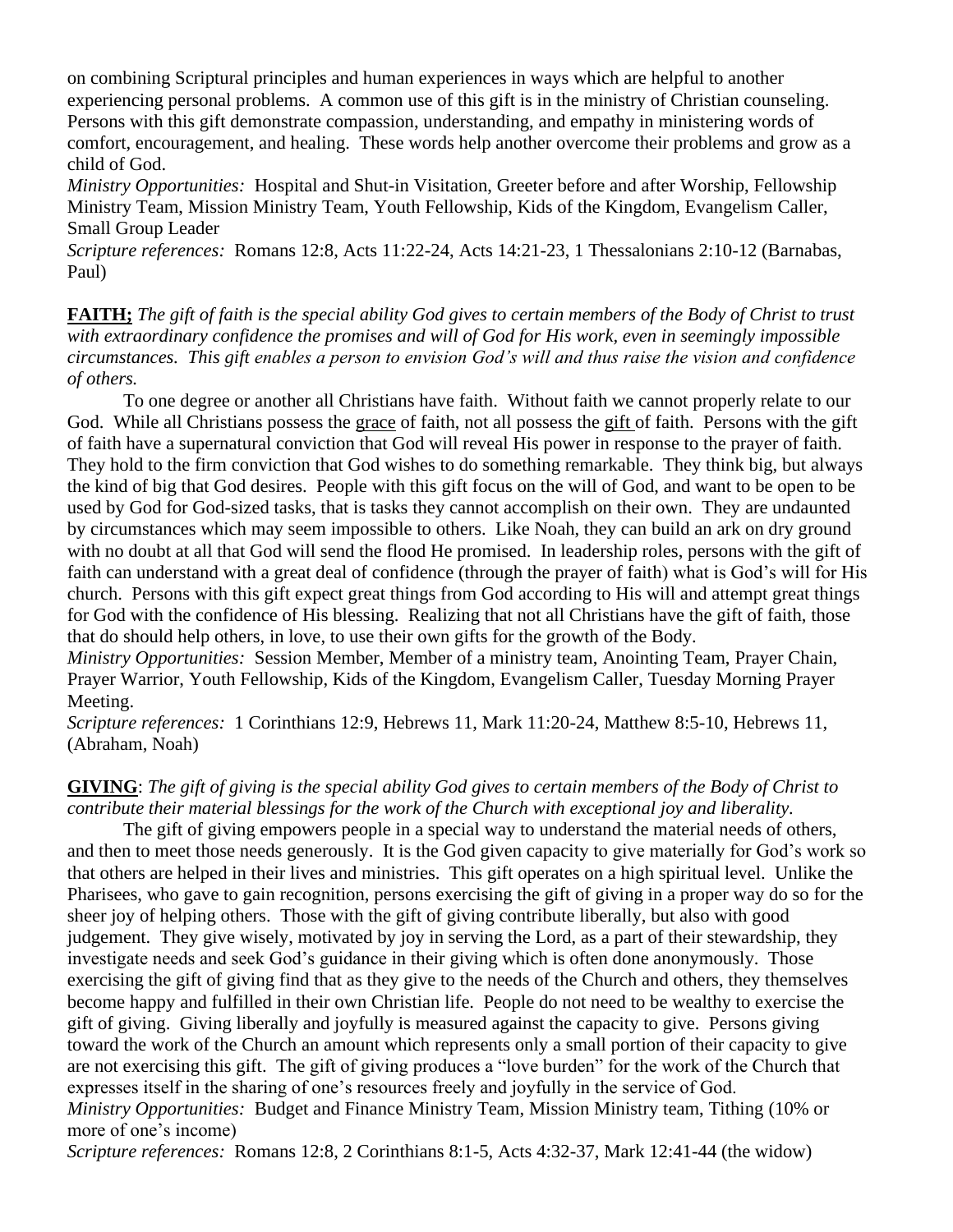**HEALING**: *The gift of healing is the special ability God gives to certain members of the Body of Christ to serve as instruments through whom it pleases God to cure illness and restore health.*

The gift of healing enables people to function as instruments of God's healing grace in the lives of others. The presence of this gift does not equip one to heal in every instance. The Bible teaches that suffering and death are a part of our human and earthly condition as a result of man's fall into sin. These "enemies" of the body will pass away only when God establishes a new heaven and a new earth. Persons with this gift need not feel they have failed if prayer does not always result in physical healing. God often works differently than we expect Him to work. His healing is imparted in one of the following ways: directly, instantly, miraculously, gradually through the process of nature, and through the proper application of medical science. Numerous examples of healing occur in Scriptures. Other examples can be found where God did not grant physical healing. God's Word encourages us to trust in God's power to heal, not His willingness. Lack of faith is demonstrated if God's power to heal is doubted.

Although no one knows fully God's will with respect to physical healing, His power to heal can be strongly affirmed. Persons with this gift exercise it properly when faith in God's power to heal is present, combining natural and supernatural means. The epistle of James encourages the use of prayer and the best medical knowledge. Since God is the source of all healing, all should be done in the name of the Lord. The ministry of healing involves the proper use of both spiritual and medical means. We can perform surgery or administer wonder drugs, and we can pray and give spiritual aid, but it is God who heals. At times God transcends all human endeavors and supernaturally ministers His healing grace to human hurts and diseases. The gifts of healing extend to the body, to the emotions, and to the deep recesses of the human spirit.

*Ministry Opportunities:* Prayer Chain, Anointing Team, Prayer Warrior, Hospital and Shut-in Visitation, Healing Ministry, Tuesday Morning Prayer Meeting.

*Scripture references:* 1 Corinthians 12:9, 1 Corinthians 12:28, Acts 8:6-7, Acts 9:32-35, Acts 14:8-10 (Peter, Paul)

**HOSPITALITY**: *The gift of hospitality is the special ability God gives to certain members of the Body of Christ to provide an open home and a warm welcome for guests, especially those in need of food, lodging and fellowship.*

Hospitality means "love of strangers," and some have a special ability to do this for the glory of God and the growth of the Church. Persons with this gift find great joy in meeting new people and helping them to feel comfortable in an unfamiliar setting. The growth of the early Church was dependent on people exercising the gift of hospitality. Jesus expected His disciples to be warmly received into people's homes. Not only were they to look for Christian homes for provisions, but they were also to bring the word of Christ's work into each home. The growth of the modern Church is also dependent on people exercising this gift. Housing home Bible study groups, or small groups, warmly welcoming visitors and newcomers in the congregation, reaching out to the many lonely believers whose hearts are hungry for fellowship, these are all important uses of the gift of hospitality in the Church today. It is the warmth and sincerity of acceptance that is important to the person exercising this gift. No person properly using the gift of hospitality ever does so with the thought of getting something in return from the guest. The motive is joy and fulfillment in the service of God.

*Ministry Opportunities:* Worship Service Greeter, Coffee Hour host/Hostess, Agape Ministry Team, Evangelism Caller, Hospital and Shut-in Visitation, Small Group Leader.

#### **INTERCESSION:** *The gift of intercession is the special ability God gives to certain members of the Body of Christ to pray for extended periods of time on a regular basis and see frequent and specific answers to their prayers, to a degree much greater than that which is experienced by most Christians.*

Although intercession is not mentioned specifically in the major listings of spiritual gifts in the New Testament, its existence is strongly implied in 1 Corinthians 14. Persons with this gift characteristically enjoy spending a great deal of time in prayer. This is done on a regular basis, perhaps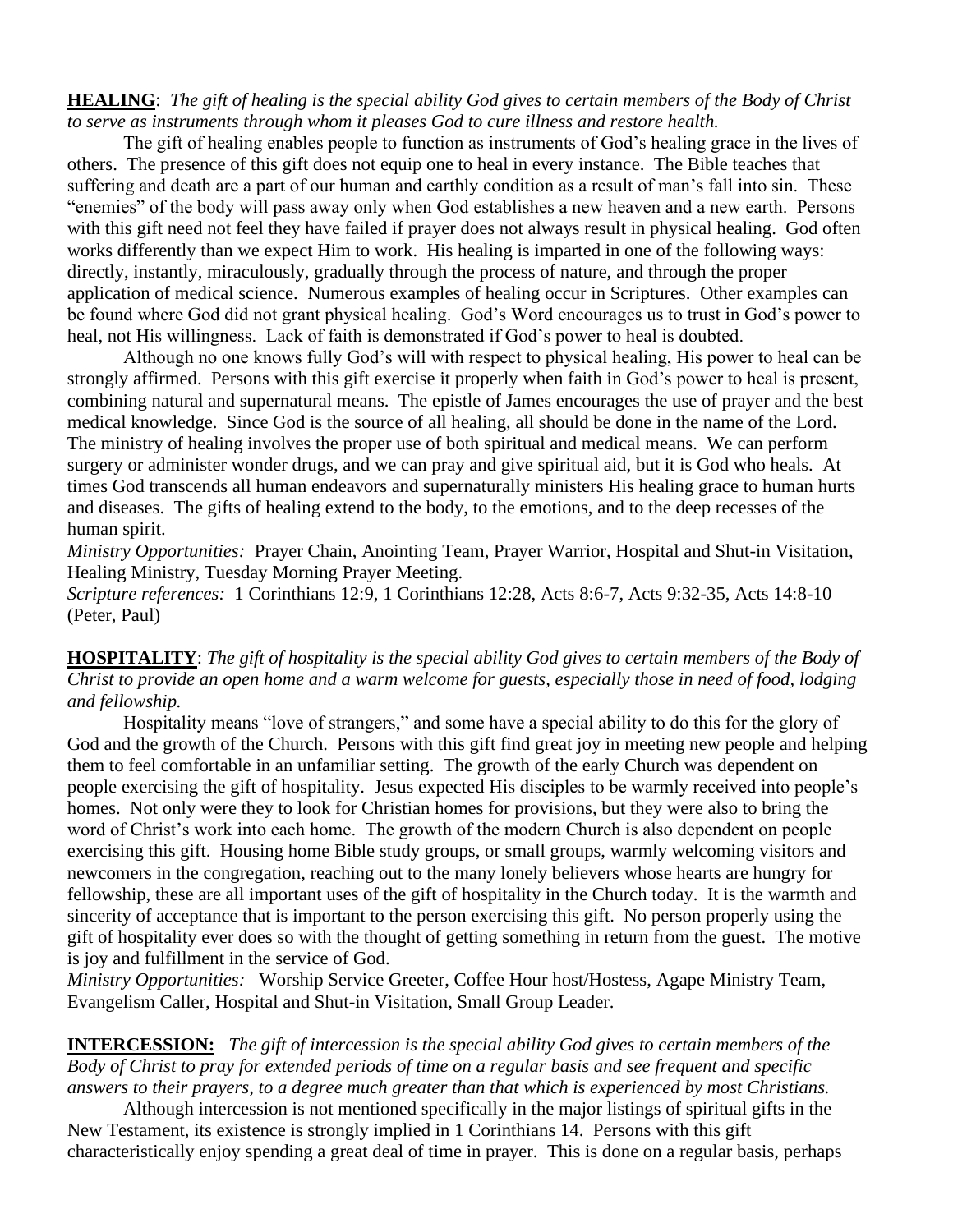daily (or even several times during the same day!). The prayers offered span a wide variety of needs and situations: personal, family, church, work, national, etc. It is not uncommon for persons with the gift of intercession to keep track of their prayers in writing, or journaling. In doing so, they are able to observe specific answers to prayer, which serves to strengthen their prayer life. Those exercising this gift do so with a firm conviction that God acts in response to the faithful prayers of His people, often supernaturally enabling those He has called to accomplish great things according to His will. Very closely related to the gift of faith, the gift of intercession enables people to have a strong sense of the inner power of the Spirit and the will of God.

*Ministry Opportunities:* Prayer chain, Anointing Team, Prayer Warrior, Small Group Leader, Tuesday Morning Prayer Meeting.

*Scripture references:* 1 Corinthians 14:14-15, Matthew 21:22, Jude 20-21, Mark 1:35, Ephesians 6:18 (Jesus, Peter, Paul)

**KNOWLEDGE:** *The gift of knowledge is the special ability God gives to certain members of the Body of Christ to discover, accumulate, analyze, and clarify information and ideas that are relevant to the growth and upbuilding of the Body of Christ.*

The gift of knowledge enables believers to acquire deep insights into divine truth through the study of Scriptures. This special gift brings illumination of God's Word not discoverable by ordinary human reason. Persons with this gift are eager to learn, have a long attention span, and are able to absorb and retain unusual amounts of information. Often much time is spent in reading and dwelling on ideas and concepts. People with the gift of knowledge frequently cannot explain where their ideas originated, and so it is crucial to give glory to God who grants such insights and wisdom. Since knowledge helps others only when it is communicated, persons with this gift often use it in teaching or in writing.

Christians who receive this gift need to use it gratefully, always with humility and a desire to serve others because knowledge can puff us up (arrogance, 1 Cor. 8:1l). Knowledge implies understanding not mere mastery of facts. One can master facts and never apply them properly. Knowledge can be used to build up only when it is applied in love. God gives the gift of knowledge so that people may be equipped to bring God's truth into focus in our contemporary world.

*Ministry Opportunities:* Session Member, Member of a ministry team, Teacher of Youth or Adults, Vacation Bible School, Any Church Planning Team, Trainer in the HARVEST Courses, Preacher. *Scripture references:* 1 Corinthians 12:8, Acts 18:24-28, 1 Corinthians 13:2, Colossians 2:3, John 4: 16- 26. (Apollos),

#### **LEADERSHIP:** *The gift of leadership is the special ability God gives to certain members of the Body of Christ to set goals in accordance with God's will and to communicate these goals in such a way that others voluntarily and harmoniously work together to achieve those goals.*

The gift of leadership enables people to help others see the direction God wishes for His Church in such a way that they willingly follow the leadership of those with this gift. Leadership in the Church stands in contrast to a secular understanding of the role of the leader. The gift of leadership actually equips persons to serve others through their leadership. The Church must have gifted persons leading it in its accomplishment of its mission and ministry. Two important traits which often characterize those with this gift are the abilities to motivate and delegate. Gifted leaders generate a confidence and enthusiasm which motivates others to follow. Gifted leaders also realize that it takes the involvement of everyone to successfully accomplish a task. A smoothly functioning Body cannot operate without good leadership. Members of the Body of Christ must recognize those with this gift, accept them as leaders and be prepared to follow Spirit-filled leadership. Spiritually gifted leaders must always serve the Body in humility and wisdom, seeking to coordinate and inspire the gifts and ministries of others for the common good. *Ministry Opportunities:* Session Member, Member of a ministry team, Vacation Bible School, Any Church Planning Teams, Trainer in the HARVEST Courses.

*Scripture references:* Romans 12:8, Acts 15:12-21, 2 Samuel 5:1-3 (Moses, David, James)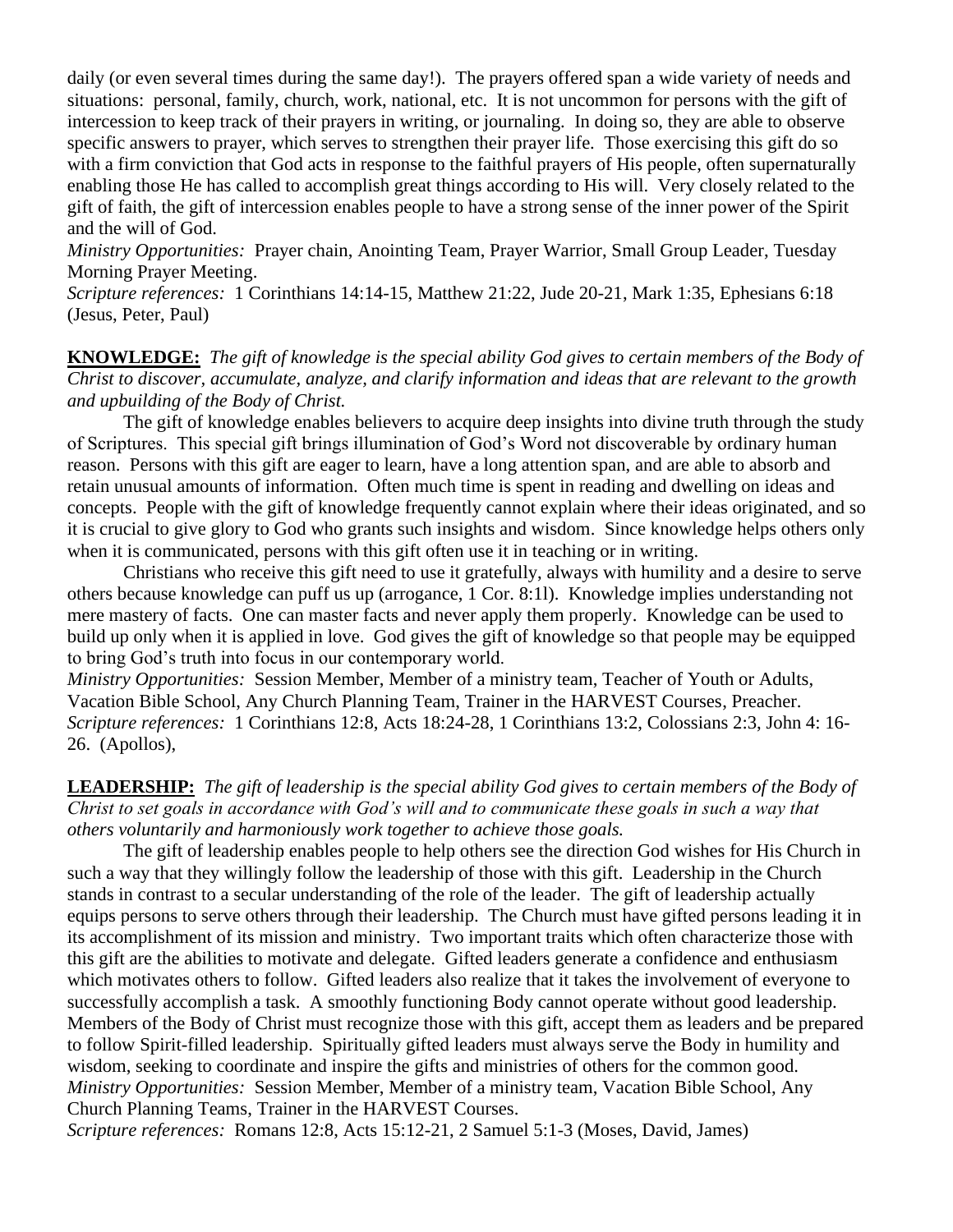**MERCY:** *The gift of mercy is the special ability God gives to certain members of the Body of Christ to feel genuine empathy and compassion for people who are suffering or hurting, and to translate that compassion into cheerfully done deeds which reflect the love of Christ and alleviate the suffering or hurting.*

The gift of mercy transcends both natural human sympathy and normal Christian caring. This gift stems from a special working of God's love deep within a person. The proper use of this gift results in practical acts of compassion. Christians with the gift of mercy both care and share. Doing merciful deeds in the spirit of genuine caring is the divine formula for ministering to those in distress. Persons with this gift engage in one-to-one relationships. They seek out those who need help and develop a personal ministry to them. Their kindness and compassion come naturally and expects no repayment. While the gift of exhortation helps people mainly with words of love, the gift of mercy helps people mainly through deeds of love. The recipients of the gift of mercy are often the ill, the handicapped, the poor, the aged, the mentally ill, the institutionalized, the shut-ins, and the pastors of the church. Persons with this gift constitute a vital and indispensable part of the Body of Christ. Although their ministry of attending to the deep hurts of others in the Spirit of Jesus may lack earthly acclaim, their work never passes unnoticed above.

*Ministry Opportunities:* Hospital and Shut-in Visitation, Prayer Chain, Anointing Team, Mission Ministry Team, Small Group Leader.

*Scripture references:* Romans 12:8, Luke 10:30-37, Acts 16:25-34, Matthew 5:7 (The Good Samaritan, Mother Theresa)

#### **MINISTERING** *(Serving, Helping): The gift of ministering is the special ability God gives to certain members of the Body of Christ to willingly, joyfully, and diligently assist the Church in any supporting role, thereby enabling the persons helped to more effectively use their spiritual gifts.*

Also known as the gift of serving or helping, the gift of ministering leads to the kinds of service to others that relieve them of burdens and enable them better to serve Christ through the use of their own spiritual gifts. Persons with this gift remain alert to opportunities to serve in a wide variety of ways which are suited to their talents and abilities. They can be counted on for almost any kind of help. This gift is another "quiet" gift that often goes unnoticed by others. The essence of this gift is that people serve joyfully and diligently wherever and whenever needed. Those served are able to devote more time and energy to the use of their own spiritual gifts, which often result in the direct spiritual blessing of others. Through the exercise of this gift the spiritual ministries of others are often strengthened and improved. Paul often mentions several faithful helpers for whom he is thankful and through whom his ministry was greatly strengthened. Typing, bookkeeping, assisting a teacher, filing, taping church services, etc. are all potential areas which benefit from dedicated volunteers using their gift of ministering in ways that suit their talents and abilities and that strengthen the Body of Christ.

*Ministry Opportunities:* Building and Grounds Ministry Team and Volunteer, Worship Ministry Team (Arts and Crafts, Banner making, Sewing), Music (Singing in the choir, instrumentalist), Writing (Newsletter Articles, Lenten Devotion Book), General Assistance (Clerical help, Library Help, Teacher's assistant, Jump House Ministry. Office Volunteer.

*Scripture references:* Romans 12:7, 1 Corinthians 12:28, Acts 6:1-7, Acts 9:36, Romans 16:1-2, 1Timothy, 3:8-13 (Dorcas, Phoebe)

#### **MIRACLES:** *The gift of miracles is the special ability God gives to certain members of the Body of Christ to serve as human intermediaries through whom it pleases God to perform powerful acts that are perceived by others to have altered the natural order or progression of things.*

Miracles abounded in New Testament days. People think that miracles are a lot less common or even absent today compared to Bible times. This is due to the lack of faith. God is still working miracles, and He uses people with this spiritual gift in unique ways to bring His miracles into our lives. A study of biblical miracles shows them clustering around critical periods of history: the Exodus, the ministry of the prophets, Christ's ministry, and the establishment of the early Church. An apparent authenticating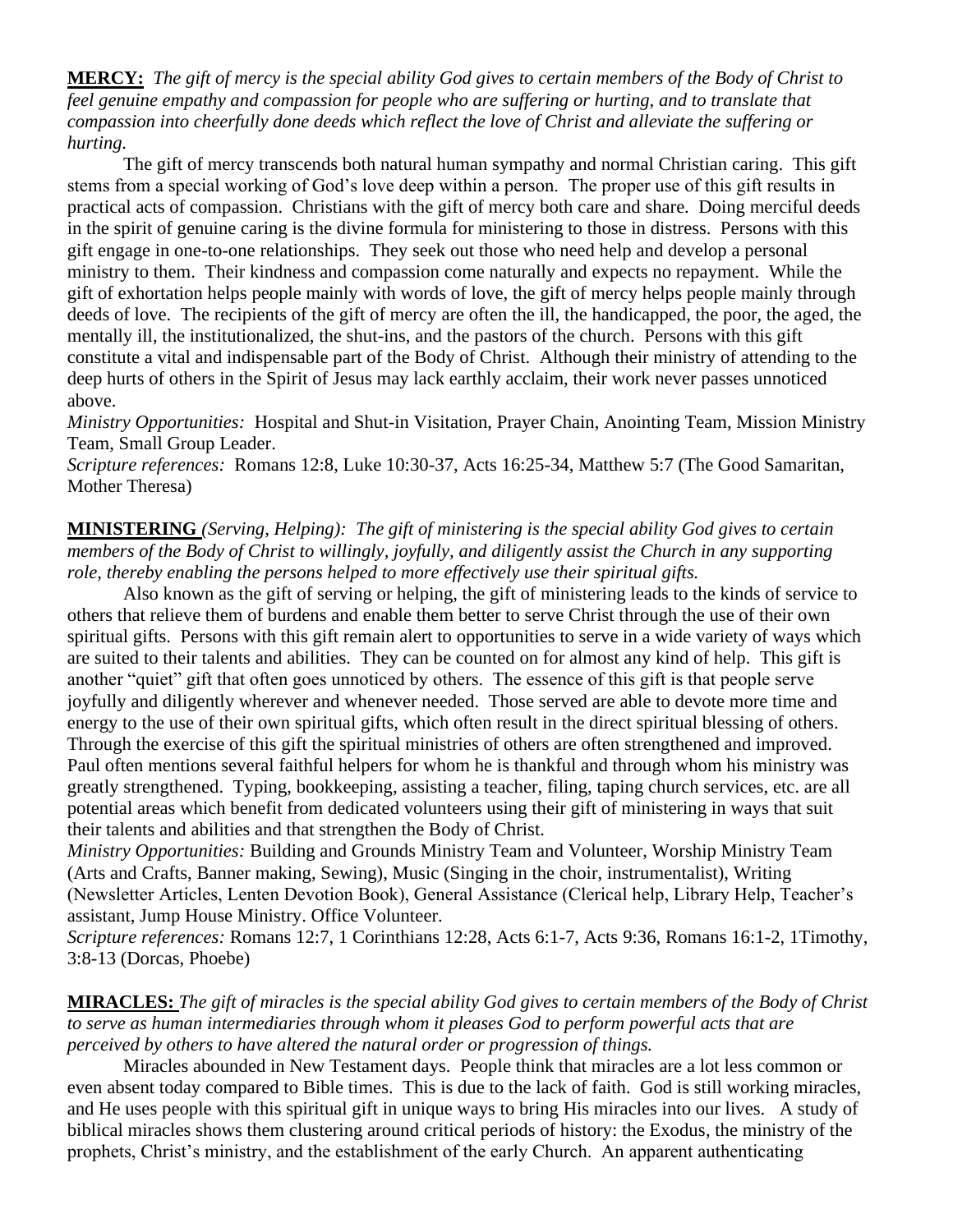relationship existed between miracles and their performer. Miracles affirmed a divine commission to the ministry. The message accompanying the miracle was of heavenly origin and therefore to be obeyed. The place in our modern world that comes closest to Bible times is the mission field, and missionaries often report God's miraculous work comparable to the Bible. Just as the Lord and the apostles used miracles in the introduction of the gospel to the first century world, so today new territories where obstacles must be overcome are places where supernatural and observable evidences of the truth of the gospel may be needed to awaken the dull senses of those hearing for the first time. Physicians and nurses should consider that part of their draw to medical work may be because God has given them this gift. They are used regularly to work miracles for God, whether they realize it or not.

It is unfortunate that people become more excited over wonders in the physical realm than over workings in the spiritual. Inner spiritual transformations are the true miracles. Reordered lives are more important than rearranged molecules. The Lord would rather we walk by faith than by signs. In the limited sense, miracles, which involve the setting aside of the laws of nature by supernatural power, seem a rare occurrence. By faith we must admit their possibility any time God wills. In a broader sense that which seem "miraculous" certainly occurs. Although remarkable answers to prayer, extra strength in a difficult situation, abundant provision, timely protection, etc. are not considered miracles in the limited sense, they are considered miracles in the broader sense because of their unusual and timely providential interference in human affairs. Persons with the gift of miracles generally apply their gift through prayers of great faith.

*Ministry Opportunities:* Prayer Chain, Anointing Team, Prayer Warrior, Mission Team, Hospital and Shut-in visitation, Tuesday Morning Prayer Meeting, Healing ministry.

*Scripture references:* 1 Corinthians 12:8, 1 Corinthians 12:28, Acts 9:36-42 (Peter, Paul).

#### **MISSIONARY (Apostle):** *The gift of missionary is the special ability God gives to certain members of the Body of Christ to proclaim the gospel and to minister whatever other spiritual gifts they have in a second culture, unlike their own.*

The gift of missionary (apostleship) refers to a special ability to introduce the gospel to another culture or race and then to nurture the converts in Christian discipleship. People with this gift enjoy the challenge of living in another culture on a long-term basis in order to spread the gospel. They feel at home with people of the second culture and, importantly, they are accepted by the members of the second culture. The missionary gift is always accompanied by other gifts needed to nurture new converts into discipleship. Teaching and evangelism are examples of gifts which commonly accompany the gift of missionary. In its fullest sense, the missionary gift calls for the starting of new churches through the evangelization of new areas outside of the person's natural culture. This process includes conversion, baptism, nurture and growth, and finally the organization of the fellowship of believers into a church. Persons assuming the difficult task of carrying the gospel across cultural barriers are greatly needed even in our own country. If the Christian Church is to keep pace with the growing world population, it needs the ministries of those especially called and equipped to establish the Christian faith among persons of another culture unlike their own.

*Ministry Opportunities:* Evangelism Ministry Team, Mission Ministry Team, Evangelism Calling Teams. *Scripture references:* 1 Corinthians 12:38, Ephesians 4:11, Galatians 1:15-17, Acts 8:26-40 (Paul, Philip)

#### **PROPHECY (Proclamation):** *The gift of prophecy is the special ability God gives to certain members of the Body of Christ to speak for God with clarity and to apply it to a particular situation for the purpose of correction or upbuilding.*

Prophesying has come to mean the proclamation of the written Word of God in the wisdom and power of the Holy Spirit and in such a way that hearers clearly understand the message. The gift of prophecy makes the Word of God relevant to a particular situation. Its proper use effectively communicates God's truth to people in light of their current situation. The relevant presentation of God's Word to the immediate situation dominated the greater share of Biblical prophecy. The Old Testament prophets were spiritually and socially sensitive in their messages. Their messages were designed primarily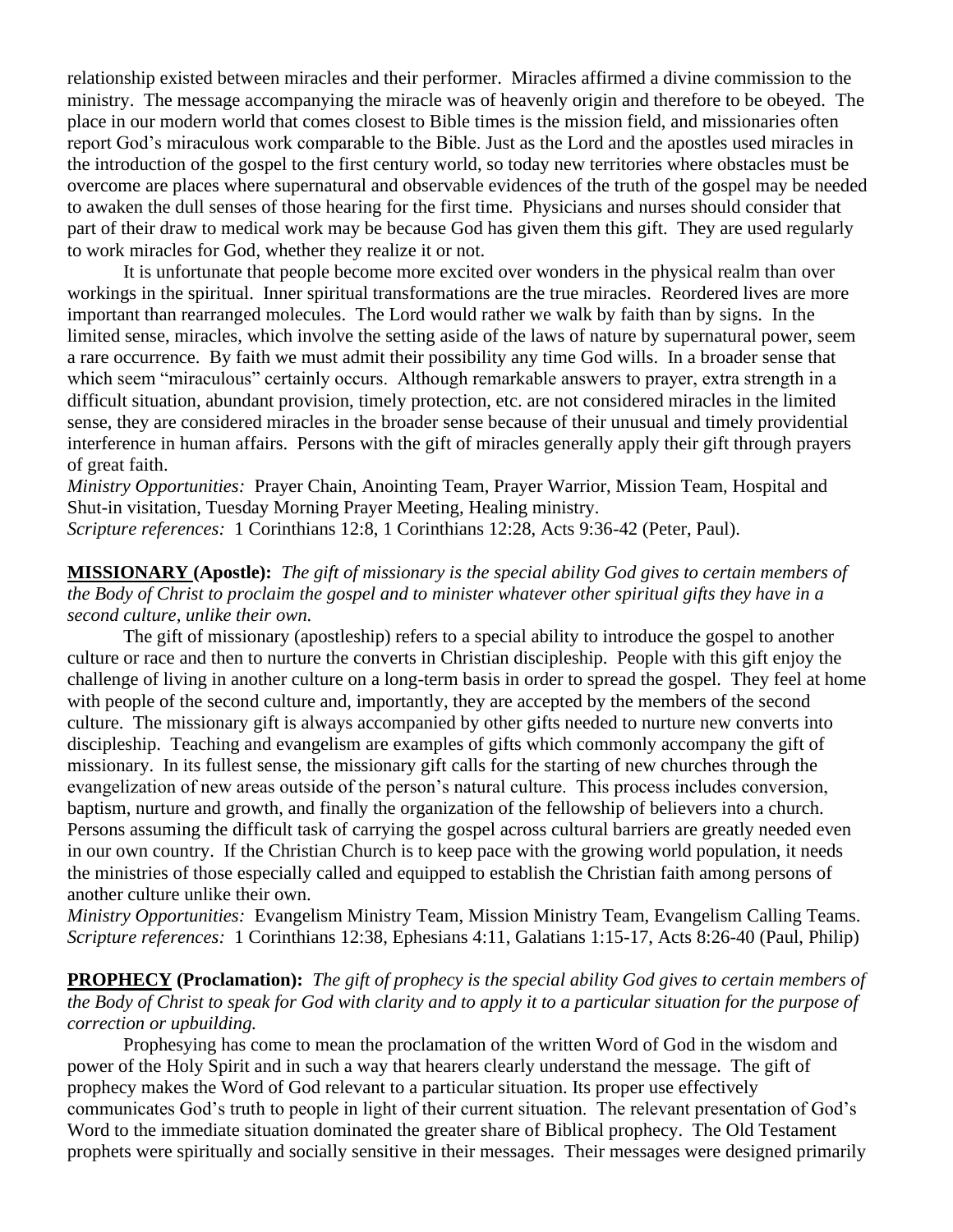to bring people's consciences in line with God's will. Persons exercising the gift of prophecy properly hear the voice of the Holy Spirit regularly in speaking words that are in keeping with Scriptures and in applying the message positively and redemptively to our current situation. Proclaiming God's Word properly is God's primary way of bringing a congregation of Christians face-to-face with God's truth as revealed in His Word. Prophecy brings new inspiration and illumination as it is spoken under the anointing of the Spirit. It remains an important means through which God addresses modern man in his daily life. All Christians can train themselves to hear the "still small voice" or "gentle whisper of God" of God (I Kings 19:1-12). This is crucial to our session becoming a prayer team. Some people have the special gift of hearing God's voice with great clarity so they can speak for God with great clarity. *Ministry Opportunities:* Session Member, Member of a ministry team, Teacher, Preacher, Healing Team, Tuesday Morning Prayer Team, anytime Planning sessions are occurring. *Scripture references:* Romans 12:6, 1 Corinthians 12:10, 1 Corinthians 12-28, Ephesians 4:11, Acts 15:32, 1 Corinthians 14:1-4 (Elijah, Isiah, Jeremiah, Silas)

**SHEPHERDING (Pastoring):** *The gift of shepherding is the special ability God gives to certain members of the Body of Christ to assume care and responsibility for the spiritual welfare of an individual or a group, nurturing, praying for, and encouraging them in their Christian life and in their Church membership.*

The gift of shepherding (pastoring) enables people to maintain a deep love and concern for the spiritual lives of others. Through the use of this gift others in the Body are nurtured by words of love and encouragement and also by example. Persons with this gift will, by the example of regular attendance at worship and the sacrament, study of God's Word, and the use of their spiritual gifts encourage others to grow in their relationship with the Lord Jesus. Christians with the gift of shepherding are sensitive to the spiritual needs of others and are able to minister effectively to those needs. Whereas the gift of evangelism is concerned primarily with bringing new members into the Body of Christ, the gift of shepherding is primarily concerned with nurturing those within the Body to greater discipleship. Shepherding is a very personal ministry to others. Through personal contact with others, those with this gift are able to understand the spiritual needs of people and minister to those needs in a personal and beneficial way. Persons with this gift often find themselves spending time praying for the spiritual needs of others as they offer faithful prayers richly blessed by God.

*Ministry Opportunities:* Christian Education, Youth Fellowship, Agape Ministry Team, Greeter before and after Worship, Trainer in the HARVEST Courses, Worship Prayer Team, Teacher, Stewardship, Small Group Leader

*Scripture references:* Ephesians 4:11-13, 1 Timothy 3:1-7, 1 Peter 5:1-4, Matthew 18:10-14 (Timothy, Titus)

#### **TEACHING:** *The gift of teaching is the special ability God gives to certain members of the Body of Christ to acquire and effectively communicate information important for the health, ministry, and growth of the Church and its members in such a way that people learn and are enriched.*

The gift of teaching is given by God to equip believers for service to Him. Teaching has been a vital part of the continuation and growth of the Church. Jesus' Great Commission made teaching an important responsibility of His followers. When people come to Christ and become His disciples, they are to be baptized and taught to obey God's Word. Use of this gift finds its outlet in a variety of ministries. Some have the gift of teaching children, others youth, and still others adults. Some exercise the gift of teaching best in larger groups, others in small groups. Even others do so in a one-on-one situation. As the Master Teacher, Jesus is the model for teaching spiritual truths today. He started where people were, using simple things like sheep, vines, candles, and the weather to lead people to a deeper understanding of God's truths. He illustrated with parables and took advantage of existing situations to make a point about the Kingdom. Persons with this gift can benefit from developing their skills through study of modern teaching methods. Most of all, the gift of teaching (like all the gifts) is developed through its continued use in the Body of Christ.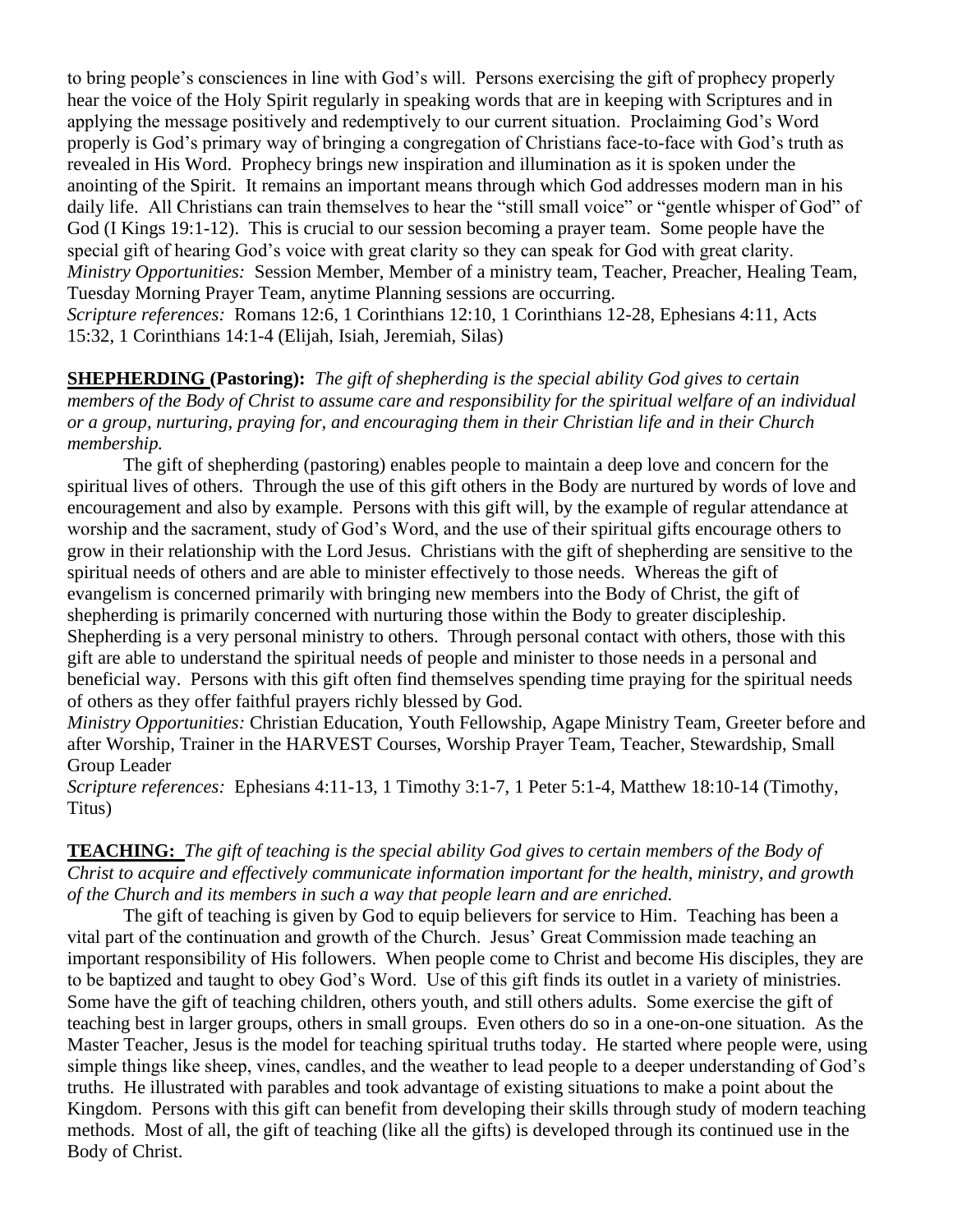*Ministry Opportunities:* Christian Education Ministry Team, Adult bible Class Instructor, Home Bible Study Group Leader, Confirmation Instructor, Sunday School, Vacation Bible School, Youth Fellowship, Bible Class Instructor, Kids of the Kingdom, Small Group Leader. *Scripture references:* Romans 12-7, 1 Corinthians 12:28, Ephesians 4:11-13, Acts 18:24-28 (Apollos, Jesus)

**TONGUES**: *The gift of tongues is the special ability God gives to certain members of the Body of Christ to speak to God in a language they never learned (personal edification) and/or to receive and communicate an immediate message of God, when interpreted, to His people through a divinely anointed utterance in a language never learned. (See below for description).*

 The gift of tongues is manifest usually in two ways. There are personal tongues, where the Christian speaks a special language unknown to him/herself in the privacy of their personal prayer life. When experienced this way God uses it to build the disciple up, and strengthen him/her for ministry. In private prayer the Christian speaks to God in an ecstatic language that they may or may not understand. This experience can be very meaningful to the individual who manifests this gift.

Other times God moves in a person to share public tongues, where the disciple speaks out loud the heavenly language. Usually when this happens someone else with the gift of interpretation of tongues and present, and able to share an important message from God for the larger body. It is similar to prophecy, only God uses two people working with Him to bring a word from God.

*Scripture references:* 1 Corinthians 12:10, 1 Corinthians 12:28, 1 Corinthians 14:1-25, Acts 2:1-4 (Paul, Peter, disciples)

**INTERPRETATION OF TONGUES**: *The gift of interpreting tongues is the special ability God gives to certain members of the Body of Christ to make known in the common language of the people the message of one who speaks in tongues.*

This is the most controversial and least understood of the spiritual gifts. The apostle Paul indicates three uses of tongues; prayer, praise, and thanksgiving. All of these uses relate to prayer that is directed to God alone.

When the Christian speaks a public message from God in tongues it is almost always the case that someone else with the gift of interpreting tongues is present to interpret what the utterance means. An individual should not interpret their own tongues for the body of Christ, unless specifically instructed by God to do so, because the temptation to manipulate people and draw attention to oneself undermines God's authority, and can be very damaging to people's faith.

Paul plainly states that speaking in tongues is not to be forbidden. It must be affirmed as a valid gift of the Spirit. It is not a required gift any more than the other gifts of the Spirit are required. Though all the gifts are subject to arrogance, over the centuries those with either of these gifts have been especially tempted to point to themselves as unique because of their gift. Some Christians have found a new closeness to God as a result of their prayer experience of tongues. Many dedicated, committed Christians have never spoken in tongues.

*Ministry Opportunities:* Tuesday morning Prayer Meeting, Healing Ministry, Anointing Team. *Scripture references:* 1 Corinthians 12:10, 1 Corinthians 12:30, I Corinthians 14:5, 1 Corinthians 14:26- 38

#### **WISDOM**: *The gift of wisdom is the special ability God gives to certain members of the Body of Christ to receive divine insight into how given knowledge may best be applied to specific needs and situations.*

The gift of wisdom enables persons to apply God's spiritual truth to an immediate problem or need. It empowers people to apply spiritual truth to a concrete situation in a special way that others affirm the application. In a supreme way, Jesus demonstrated this gift when He was able to answer the Pharisees with such wisdom that He penetrated into the hidden motives of their many questions. Sometimes the gift of wisdom is used in specific situations as a word of divine spiritual insight for the moment. At other times, the gift serves as the foundation of an entire presentation of spiritual truth. It is through this gift that